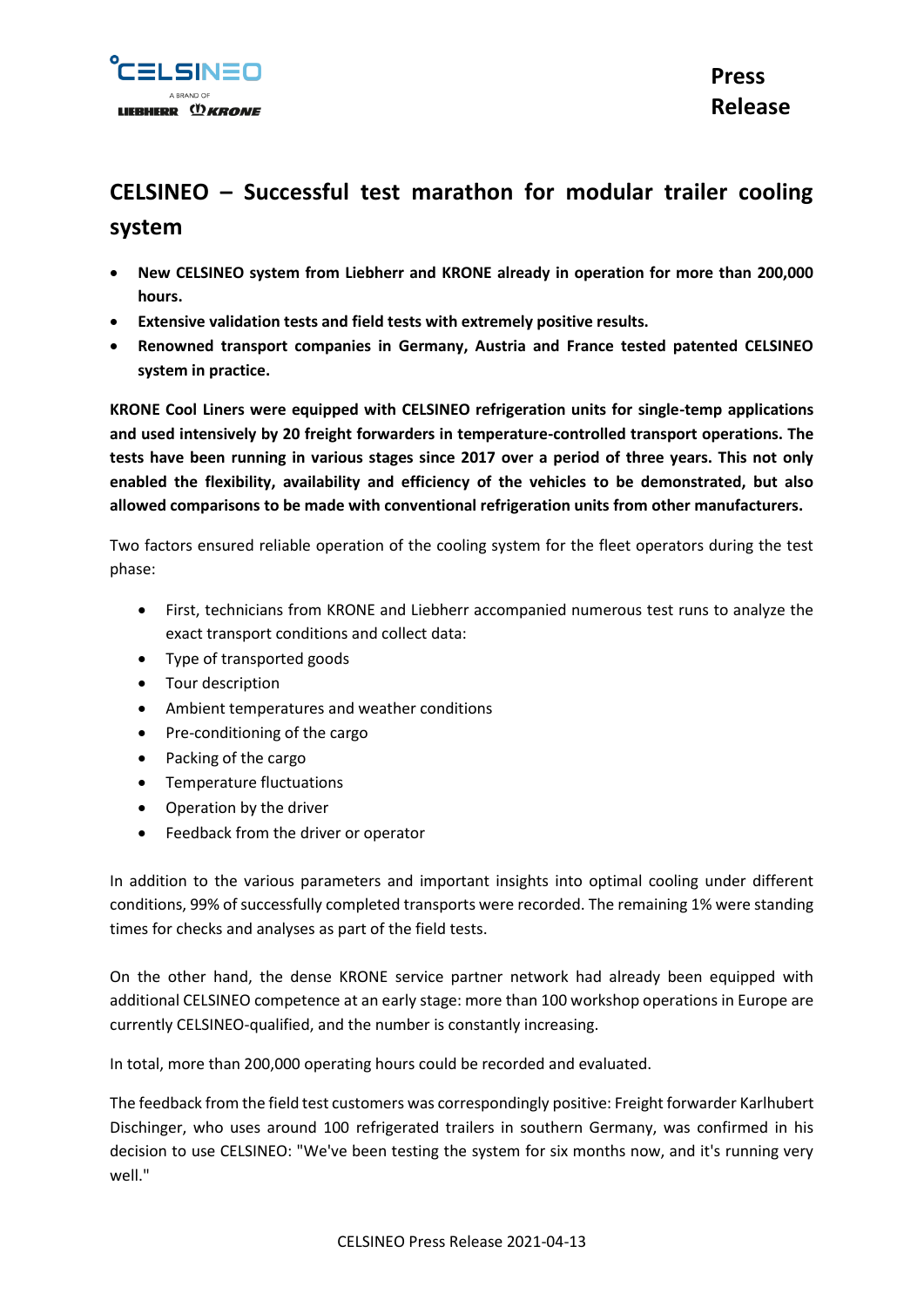

## **Press Release**

Liebherr and KRONE are introducing a technologically novel, intensively tested system to the European market. CELSINEO is "Made in Europe," and is manufactured in Liebherr plants within the European Union. Customer advice and the sale of CELSINEO refrigeration units is provided by the KRONE sales team - for a coordinated and harmonious overall package of high cooling know-how and an equally qualitative vehicle including KRONE Telematics and KRONE Fair Care Complete.

#### **CELSINEO trailer cooling with future-proof high-end technology**

Three independent refrigeration modules enable a varied control strategy and ensure a continuous cooling capacity. This ensures high efficiency both at full load and during partial load operation, which is frequent in practice. Cooling and defrosting are possible simultaneously with CELSINEO: Two cooling modules cool and one is in defrost mode. This effectively minimizes temperature peaks during defrost cycles. This realizes a stable temperature curve that always keeps the goods in the hold at the set temperature.

The "one-stop store" principle significantly simplifies maintenance and service of the trailer including the CELSINEO refrigeration unit. Both can be carried out together during a visit to the KRONE Service Partner workshop. The use of a certified refrigeration technician is no longer necessary due to the Plug&Play technology. Thanks to its hermetically sealed refrigeration circuit and extremely low refrigerant quantities, CELSINEO also does not require annual leak checks of the refrigerant circuit. Waiting and downtimes are thus significantly reduced and uptime maximized.

\* \* \*

### *Liebherr - pioneer for future-oriented innovations*

*The Liebherr Group is a family-run technology company with a broadly diversified product range. The company is one of the world's largest manufacturers of construction machinery, but also offers highquality, user-oriented products and services in many other areas. The group of companies now comprises more than 140 companies on all continents, employs more than 48,000 people and generated total consolidated sales of over EUR 11.7 billion in 2019. Since its foundation in 1949 in Kirchdorf an der Iller in southern Germany, Liebherr has pursued the goal of impressing its customers with sophisticated solutions and contributing to technological progress.*

### *Krone - first choice for refrigerated semitrailers*

*Krone is one of the leading manufacturers of truck trailers and semi-trailers in Europe. Krone's refrigerated semitrailers provide the right answer to every transport task in temperature-controlled road transport. They stand for robustness down to the smallest detail and for maximum economic efficiency. A comprehensive, Europe-wide service partner network and close customer proximity ensure the company's international success.*